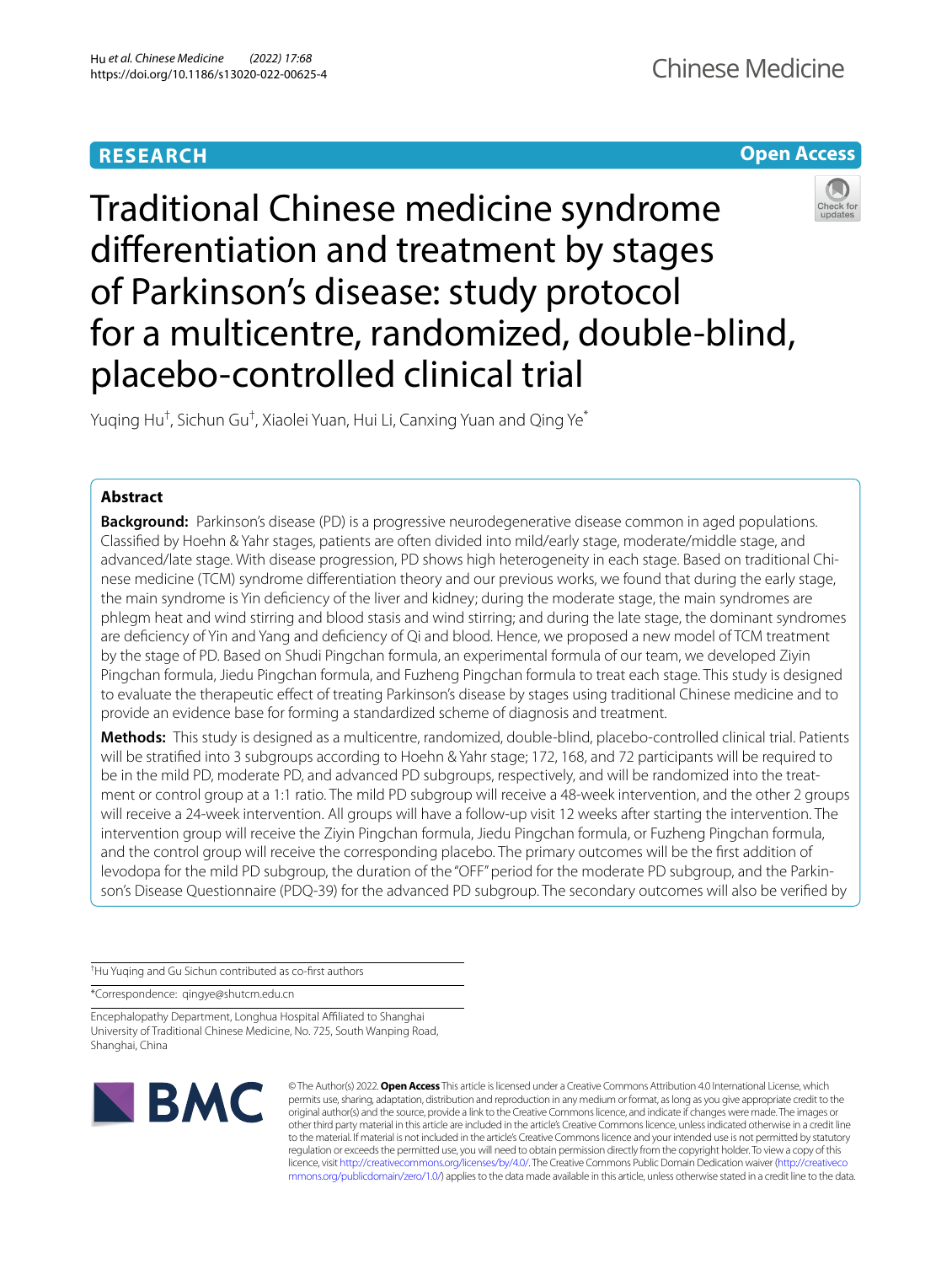subgroups, including the Unifed Parkinson's Disease Rating Scale (UPDRS), Parkinson's Disease Sleep Scale-2 (PDSS-2), scales for Outcomes in Parkinson's Disease—Autonomic (SCOPA-AUT), and the nonmotor symptom scale (NMSS).

**Expected outcomes:** To our knowledge, this is the frst trial to combine TCM syndrome diferentiation with PD clinical stages and put it into clinical practice. The results of this trial will provide clinical evidence for the therapeutic efect of TCM formulas on PD patients of all stages and help build a new TCM treatment by stage model of PD.

*Trial registration*: This trial is registered at the Chinese Clinical Trial Registry [\(http://www.chictr.org.cn/\)](http://www.chictr.org.cn/). Registration number: ChiCTR2200056373, Date: 2022–02-04, version 1.

**Keywords:** Parkinson's disease, Traditional Chinese medicine, Syndrome diferentiation

#### **Background and rationale**

Parkinson's disease (PD) is a highly sporadic neurodegenerative disease common in the aged population [[1](#page-9-0)]. With an annual incidence ranging from 10 to more than 20 per 100,000 individuals [\[2](#page-9-1)], the worldwide disease burden could exceed 17 million by 2040 [[3\]](#page-9-2), and the Chinese Parkinson population could be 5 million by 2030. As a progressive disease leading to a high rate of disability, PD imposes a great burden on society and caregivers, which is becoming substantially more severe due to the ageing of society [\[4](#page-9-3)].

To build a better picture of disease progression, the Hoehn & Yahr stage [[5](#page-9-4)] has been created and is widely used in clinical practice, and studies have shown that the Hoehn & Yahr stage is correlated with both motor symptoms (MSs) and nonmotor symptoms (NMSs) [[6\]](#page-9-5). To facilitate clinical studies, PD patients are often classifed into diferent stages according to the Hoehn & Yahr stage, namely staged  $\leq$  2 as mild/early, 2.5 and 3 as moderate/middle, and  $>$  3 as advanced/late [[7](#page-9-6)]. Treatment plans are also made based on these stages after comprehensive considerations.

Since the existence of MS and NMS occurs throughout the disease duration, current guidelines recommend long-term management therapy, emphasizing the distinct particularities of diferent stages of the disease. The key feature of the mild stage is considerable progression; during this stage, neuroinfammation and pyroptosis can be found, which promotes the loss of dopaminergic neurons [[8\]](#page-9-7). With disease progression and an increased dose of levodopa, patients are prone to sufer from motor fuctuations and dyskinesia, mainly described as a wearing-of period and peakdose dyskinesia. As the disease advances, α-synuclein pathology spreads to higher centres in the brain, involving the limbic system, amygdala, neocortex, and prefrontal lobe [\[9](#page-9-8)]. With the participation of the side efects of medication and peripheral disorders, these pathogenesis eventually lead to a grievous "OFF" time, disabling motor complications and a wide range of NMSs, including cognitive impairment, sleep disorders, and autonomic nerve dysfunction. Hence, clinicians always eventually shift their focus to dealing with quality of life (QoL).

Pharmacological therapy is always a challenge at all stages of PD. First, corroborating the necessity of early initiation of disease-modifcation therapy, the present problem is the absence of disease-modifying drugs [\[10](#page-9-9)]. Monoamine oxidase-B inhibitors (MOA-BI), including selegiline and rasagiline, have been reported to improve the dopamine-defcient state and the activity of some antioxidant, antiapoptotic, and neurotrophic factors, but a clinical neuroprotective efect lacks high-level clinical evidence [\[11](#page-9-10)]. Second, levodopa, the predominant anti-Parkinson drug, is now 65 years old [\[12](#page-9-11)]. Studies have indicated that levodopa-induced motor fuctuation occurs in more than half of long-term medicated PD patients [\[13](#page-9-12)]. In addition to dopaminergic neuron loss, pulsatile delivery of high-dose levodopa causes plasma concentration fuctuation following phasic stimulation of dopamine receptors, further worsening the function of dopaminergic receptors in the postsynaptic membrane [[14\]](#page-9-13). Although dopamine agonists (DAs), such as pramipexole, ropinirole, apomorphine and rotigotine, can increase the "ON" time and reduce the "OFF" time [[15,](#page-9-14) [16](#page-9-15)], they cause dopaminergic side effects, including orthostatic hypotension, dizziness, nausea, somnolence, and impulse control disorders [[10\]](#page-9-9). Last, in the advanced stage, severe neuron loss forces patients to take high-dose, combined pharmacological therapy and even undergo invasive treatments to maintain a relatively stable situation [\[17](#page-9-16)]. Otherwise, levodopa-induced dyskinesia and the combinations of anti-Parkinson medicines causes conficts between efective dosages and clinical responses during the treatment of moderate to advanced PD patients, making treatment more complex. Due to this complicated situation, an increasing number of patients are starting to receive traditional Chinese medicine (TCM) treatment, and studies have indicated that TCM therapy can improve both motor and nonmotor symptoms in PD patients [[18\]](#page-9-17).

Our team has been working on TCM treatment of PD for decades. In past clinical practice, we attributed the basic mechanism of Parkinson's disease to "liver wind",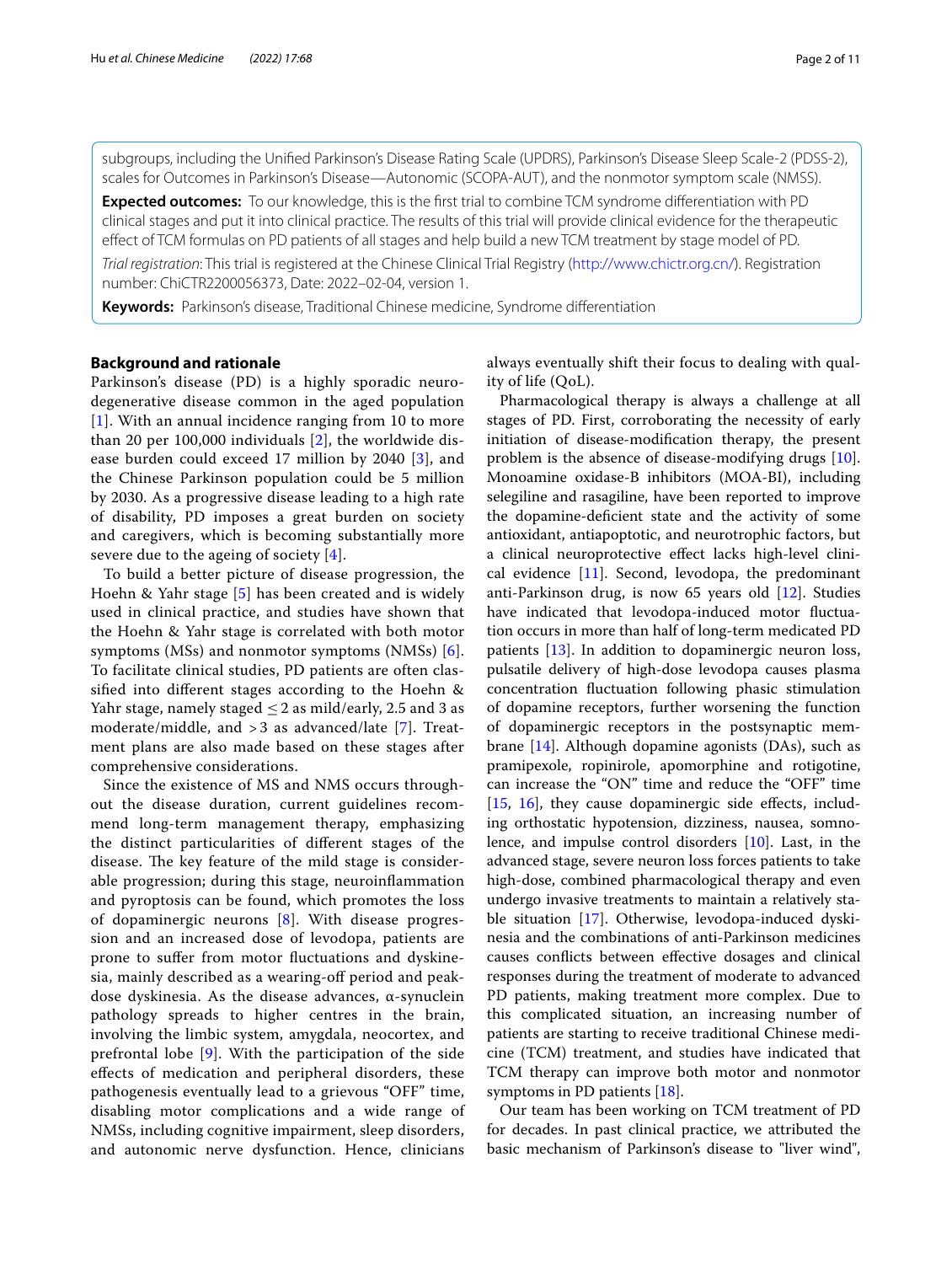and the pathogenesis is root vacuity and tip repletion. Deficiency of Zang-fu organ function obstructs the formation and circulation of Qi and blood and causes blood stasis and phlegm, whose long-term accumulation transforms to toxin. Past analyses indicated that the most common syndromes of PD are Yin defciency of liver and kidney (YDLK), defciency of Qi and blood (DOQB), phlegm heat and wind stirring (PHWS), blood stasis and wind stirring (BSWS), and deficiency of Yin and Yang (DOYY) [\[19](#page-10-0)].

Our unpublished works further correlated the PD clinical stages to TCM syndromes and found that there are relatively uniform syndromes during each stage of disease development. During the early stage, the main syndrome is YDLK, and the pathogenesis is Yin defciency of the liver and kidney. Kidney water fails to nourish liver wood; thus, liver wind stirs internally, so symptoms occur, "wind being mobile and changeable"  $[20]$  $[20]$ . This stage experiences relatively high-speed progression. During the moderate stage, the main syndromes are PHWS and BSWS, and long-term accumulation of phlegm and blood stasis, together with medical toxin, are the main source of toxin damage to the brain, which encumbers treatment. During the late stage, the dominant syndromes are DOYY and DOOB. Because of the mutual rooting of Yin and Yang, Yin impairment involves Yang, and toxin simultaneously damages vital Qi, fnally causing a defciency of both Yin and Yang. A schematic diagram of the pathogenesis is shown in Fig. [1.](#page-2-0)

Following the therapeutic methodology of nourishing the liver and kidney, dredging collaterals, and detoxifcation, our team established the Pingchan formula in the past decade. The Pingchan formula is made up of *Rehmanniae radix* praeparata (Shudihuang) 15 g, *Lycii fructus* (Gouqizi) 12 g, *Taxilli herba* (Sangjisheng) 15 g, *Gastrodiae rhizoma* (Tianma) 9 g, *Paeoniae radix* alba (Baishao) 15 g, *Bombyx batryiticatus* (Jiangcan) 9 g, Scorpio (Quanxie) 3 g, and scolopendra (Wugong) 3 g. Our past studies have proven its efficacy in reducing the occurrence of motor complications and mitigating dyskinesia and improving depression in mild and moderate PD patients [\[21](#page-10-2), [22](#page-10-3)]. Additionally, our previous study indicated that Pingchan granules can alleviate infammation and apoptosis in nigral cells and dopaminergic neurons in PD mice induced by 1-methyl-4-phenyl-1,2,3,6-tetrahydropyridine (MPTP) by regulating the c-Jun N-terminal protein kinase (JNK) pathway in the substantia nigra [[23\]](#page-10-4). In addition, considering the side effects of long-term

<span id="page-2-0"></span>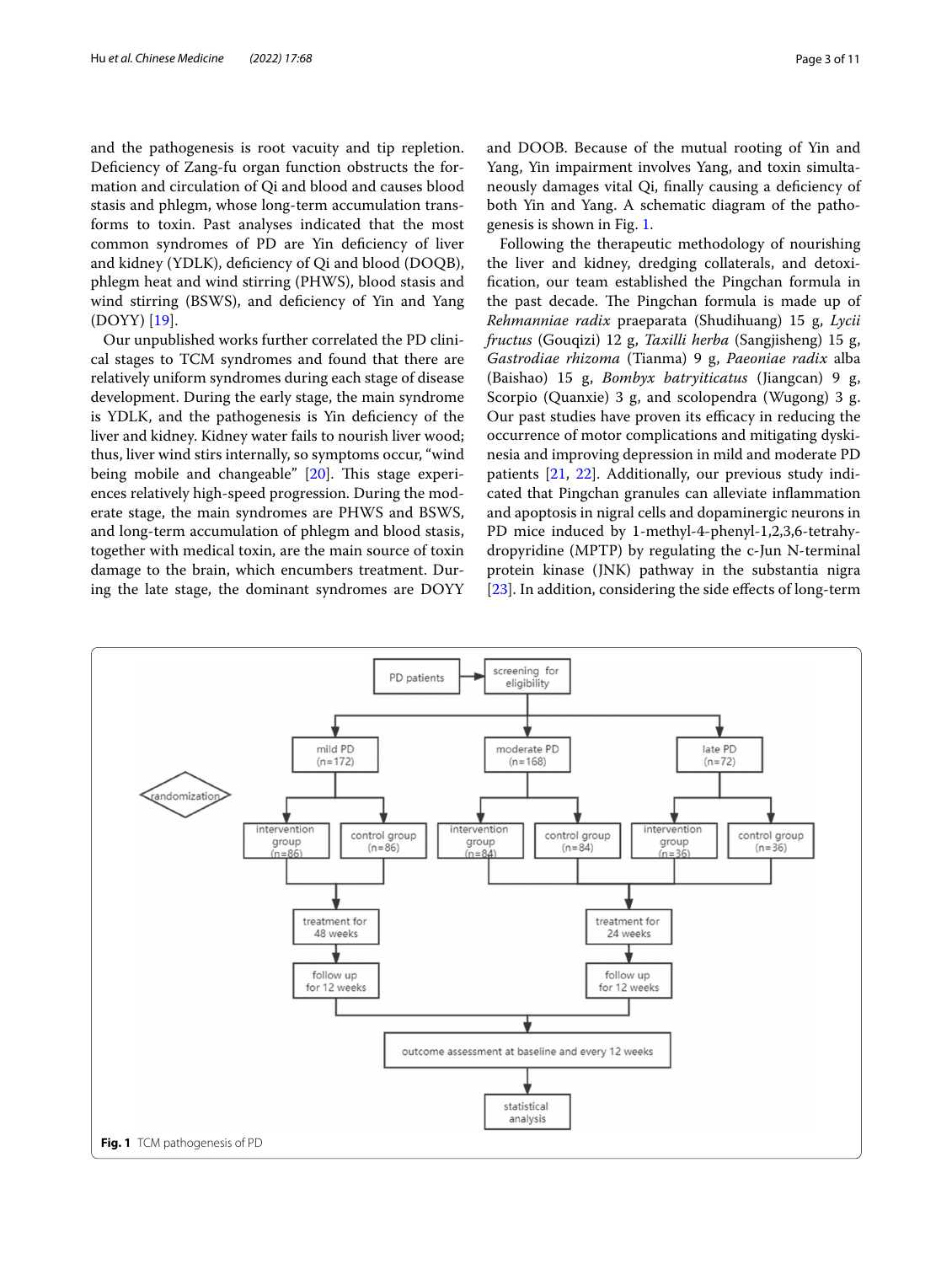use of levodopa, Pingchan granules inhibit the hyperphosphorylation of extracellular signal-regulated kinase and downregulate the expression of anti-apoptotic genes worsened by levodopa [[24](#page-10-5)], simultaneously upregulating dopamine D2 receptor gene expression, whose overinhibition has been proven to be the main mechanism of levodopa-induced dyskinesia [\[25](#page-10-6)].

On the basis of the Pingchan formula and our syndrome diferentiation by stage theory, we proposed a new model of TCM treatment by stage of PD. Based on the general principle of nourishing liver Yin and kidney Yin, we introduced detoxifcation and supporting vital Qi, respectively, to the treatment of moderate and advanced stages, aiming at delaying disease progression during the early stage, dealing with complications during the moderate stage, and improving the QoL during the late stage. We removed scolopendra from the Pingchan formula to produce the Ziyin Pingchan formula for the mild stage to nourish the liver Yin and kidney Yin and to slow the process of accumulation of toxin in the brain. Ziyin Pingchan formula was used as the foundation, to which we added *Arisaematis rhizoma* preparatum (Zhitiannanxing) 15 g and *Curcumae rhizoma* (Ezhu) 9 g to reduce drug toxin, noxious blood stasis, and phlegm toxin, namely, the Jiedu Pingchan formula for the moderate stage, and *Astragali radix* (Huangqi) 30 g, *Cistanches herba* (Roucongrong) 30 g to nourish the kidney Yang and vital Qi to additionally moisten the intestines and urge purgation, namely, the Fuzheng Pingchan formula for the late stage. Based on the rationales above, we hypothesize that every formula will succeed in treating each stage of PD.

Our treatment by stages therapy is a long-term management treatment that covers the key points of every stage of PD based on TCM pathogenesis. In the mild stage, we delay the progression of the disease. In the moderate stage, we improve the symptoms, increase the curative efect and reduce the side efects of anti-Parkinson medicine. In the advanced stage, we improve the QoL. This TCM whole-process management and treatment can delay disease progression, improve the complications caused by Western medicine, and improve the QoL of patients, which is innovative and quite practical.

#### **Objective**

The major objective of this study is to evaluate the therapeutic efect of treating Parkinson's disease by stages using integrated traditional Chinese and Western medicine methods and to provide an evidence base for forming a standardized scheme of diagnosis and treatment. In particular, this study aims to (1) determine the therapeutic efect of the Ziyin Pingchan formula for postponing progression and improving the symptoms of mild PD; (2) clarifying the efficacy of the Jiedu Pingchan formula for

improving clinical symptoms and preventing and treating the motor complications of moderate PD; and (3) elucidating the efect of the Fuzheng Pingchan formulaformula in improving QoL in advanced PD.

## **Methods/design**

## **Study setting**

This study is a multicentre, randomized, double-blind, placebo-controlled clinical trial. The study will be simultaneously carried out in seven centres in China, including Longhua Hospital Afliated to Shanghai University of Traditional Chinese Medicine, Xinhua Hospital Afliated to Shanghai Jiao Tong University Medical College, Shuguang Hospital Afliated to Shanghai University of Traditional Chinese Medicine, No 1 People's Hospital Afliated to Shanghai Jiao Tong University Medical College, Yueyang Hospital of Integrated Traditional Chinese and Western Medicine affiliated to Shanghai University of Traditional Chinese Medicine, Ruijin Hospital Afliated to Shanghai Jiao Tong University Medical College, and Yangzhi Rehabilitation Hospital Afliated to Tongji University. This study is divided into 3 substudies. PD patients diagnosed at diferent stages will be screened into diferent units: mild PD unit, moderate PD unit, and advanced PD unit. The mild PD unit will receive a 48-week therapy and 12-week follow-up, and face-to-face assessments will be conducted at baseline (week 0), week 12, week 24, week 36, week 48, and week 60. The other two units will receive a 24-week therapy and 12-week follow-up, and face-to-face assessments will be conducted at baseline (week 0), week 12, week 24, and week 36. Recruitment for the study will be launched in April 2022 and it is anticipated to finish before July 2024. The flow chart of the trial is shown in Fig. [2.](#page-4-0)

This protocol is written following the Standard Protocol Items for Clinical Trials with Traditional Chinese Medicine 2018 (SPIRIT-TCM Extension 2018). The study was approved by the Research Ethics Committee of the Longhua Hospital Afliated with the Shanghai University of Traditional Chinese Medicine (2022LCSY002) and will be conducted following the Declaration of Helsinki, and the fnal study results will be reported following the Consolidated Standards of Reporting Trials (CONSORT).

#### **Randomization**

Stratifed group randomization will be applied in this study. Allocation will be applied by block randomization stratifed by study centre with block sizes of 4 using SPSS 25.0 software, and the subjects will be randomly divided into the intervention group or control group (Seed Number: 202106151) in a 1:1 ratio. The randomization sequence will be kept in sealed opaque envelopes and will be prepared and preserved by the pharmaceutical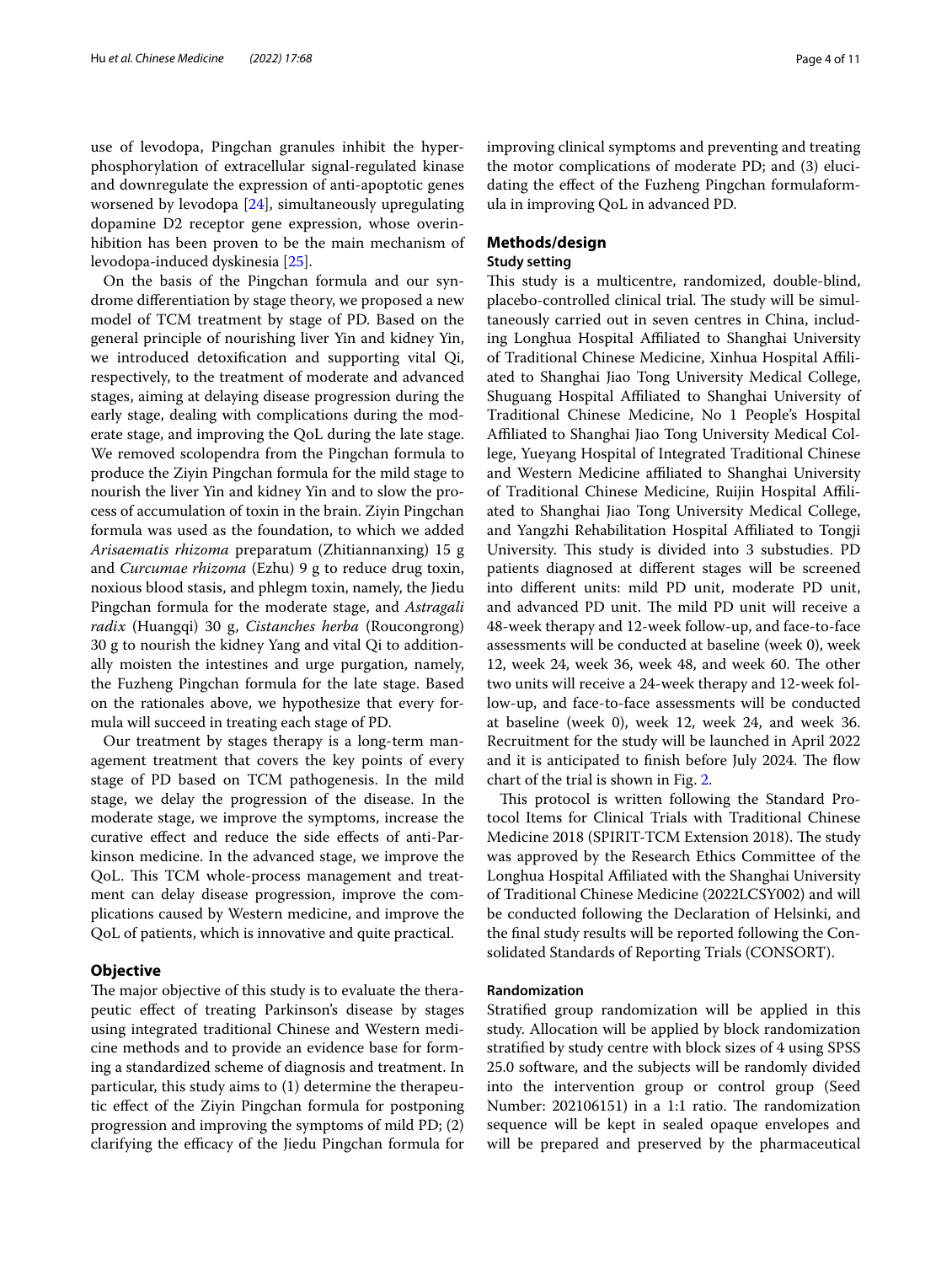

<span id="page-4-0"></span>company. Researchers in charge of enrolment and evaluation will be blinded to the patient allocation. After the participants are enrolled, they will be given an enrolment number by the sequence they take part in the study, and then they will be given the investigational medicinal product (IMP). An emergency unblinding envelope will be set for each blind code, indicating to which group the subject is assigned and what medication intervention the participant is receiving. Those sealed opaque envelopes will be sent to each study centre together with the study medications of the corresponding blinding code. Each centre will assign a research assistant responsible for allocating the drugs to the participants, and emergency unblinding envelopes will be kept by them.

## **Blinding**

Blinding codes of granule and placebo will be prepared according to the results of randomization, and the pharmaceutical company is responsible for labelling the packages of IMPs. When all data collection is fnished, the research data will be input into an established electronic database and will undergo blinded review by statistical professionals and will be locked if affirmed accurately. Then, primary unblinding will be performed to establish Group A and Group B in each unit. After the completion of the fnal statistical analysis, second-level unblinding will be performed to reveal the intervention group and control group. Both unblindings will be executed by the responsible investigator. The blinding codes will be kept strictly unrevealed during the research.

## **Recruitment**

Participants will be recruited among PD patients who visit both the clinic and hospital of the Department of Neurology, and announcements will be distributed through social media, posters in hospitals and university websites. Patients who are interested in enrolling in the study can contact the investigators through telephone, WeChat, e-mail, or at the clinic. After preliminary screening and explanation of the study, potential candidates will be invited to further face-to-face screening by trained neurological physicians and Chinese medicine practitioners. Eligible participants will sign the Informed Consent Form (ICF) and enter the trial.

## **Eligibility criteria**

Participants must fulfl the diagnostic criteria of clinically probable PD according to the 2015 Movement Disorder Society (MDS) criteria. Patients will be screened according to the inclusion and exclusion criteria listed in Table [1.](#page-5-0) Patients of all stages are allowed to take anti-Parkinson treatment given by neurological physicians according to guidelines. The treatment should be at a relatively stable dosage for at least 3 months prior to the intervention, and their clinical features should also be relatively stable; thus, no plan should be made to change their existing treatment during follow-up.

Grouping will be conducted according to the Hoehn & Yahr stage at baseline. Stage  $\leq$  2 will be classified into the mild PD group, stage 2.5 and 3 into the moderate group, and stage  $\geq$  4 into the advanced group [[7](#page-9-6)]. For patients in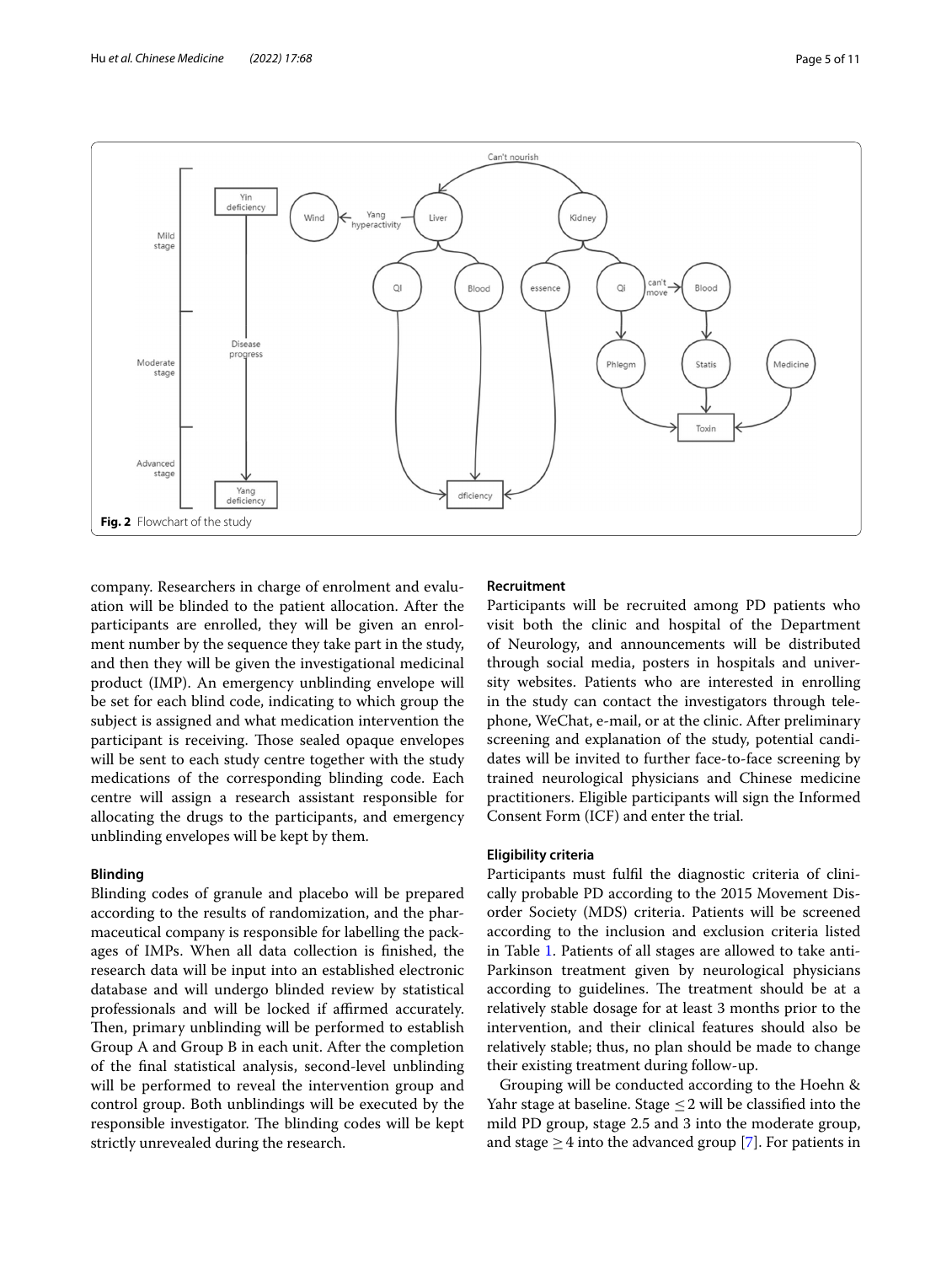#### <span id="page-5-0"></span>**Table 1** Eligibility criteria

Inclusion criteria

Age between 30 and 80, regardless of gender

For participants who are receiving anti-Parkinson treatment (levodopa preparations, dopamine agonists, monoamine oxidase inhibitors, catechins-o-methyl transferase (COMT) inhibitor, anticholinergic drugs, etc.), the dosage of the anti-Parkinson drug is requested to be relatively stable for at least 3 months before this clinical trial, and no plan has been made to change the existing treatment in the next 3 months

Voluntarily participate and sign informed consent

Exclusion criteria

Patients with Parkinson Syndrome (PS) or Parkinsonism-Plus syndrome (PPS)

Pregnant or lactating women, history of drug or alcohol abuse

Severe cognitive impairment (Montreal Cognitive Assessment scale (MoCA) < 20 points), active depression or psychosis and/or under antidepressant or antipsychotic medication, severe sequelae of stroke and other systemic diseases afecting the heart, lung, liver or kidney

Participating in other clinical studies or have participated in other clinical study within the previous 30 days

the moderate group, at least one of the following motor complications should be reported: wearing-of phenomenon, peak-dose dyskinesia, biphasic dyskinesia, dysmyotonia, and on–off phenomenon. No extra TCM syndrome diferentiation will be applied since the correspondence between the TCM syndrome and clinical stage has been described above.

Participants can withdraw from the study at any time if they perceive poor efficacy or adverse reactions. Subjects with poor compliance, serious comorbidities or complications, or serious adverse events will be persuaded to quit the study. These subjects will be treated as drop-out cases, and the time and reason for drop-out should be stated. Once the subject drops out, investigators should try to contact the subject as much as possible to inquire about the reason and complete the assessments. The timing of the last medication should also be recorded.

#### **Intervention**

The three formulas are alternatives for the intervention diferentiation among the groups. Ziyin Pingchan Decoction includes seven herbs and worms, namely, *Rehmanniae radix* praeparata (Shudihuang) 15 g, *Lycii fructus* (Gouqizi) 12 g, *Taxilli herba* (Sangjisheng) 15 g, *Gastrodiae rhizoma* (Tianma) 9 g, *Paeoniae radix* alba (Baishao) 15 g, *Bombyx batryiticatus* (Jiangcan) 9 g, and Scorpio (Quanxie) 3 g. Jiedu Pingchan Decoction is the Ziyin Pingchan Decoction with two additional herbs, namely, *Arisaematis rhizoma* preparatum (Zhitiannanxing) 15 g and *Curcumae rhizoma* (Ezhu) 9 g. Fuzheng Pingchan Decoction consists of Ziyin Pingchan Decoction and two extra herbs, namely, *Astragali radix* (Huangqi) 30 g and *Cistanches herba* (Roucongrong) 30 g. The doses of each herb and worm were determined according to The Chinese Pharmacopoeia (Ch. P) 2020 edition and fxed by clinical experience within a safe dose [[26,](#page-10-7) [27](#page-10-8)].

The placebo will be made from maltodextrin and a  $1/10$ concentration of the corresponding decoction, which has no therapeutic effect  $[28]$  $[28]$ . The form, colour, smell, and solubility of the placebo will simulate the intervention medicine. The IMPs will be processed into granules by water extraction, separation, concentration, drying and granulation by Sichuan Neo-Green Pharmaceutical Technology Development Co., Ltd., and 8 g will be packed per sachet. The production and processing of the decoctions will be conducted in accordance with the Ch. P, and the processing and flling of the granules will be carried out in standardized clean production workshops. The dosage regimen is one package of granules in warm water twice a day, 30 min after breakfast and dinner. Every 56 sachets will be packed in a transparent package with a randomization code label for one month of treatment. Participants will be given the next 3 packages of IMPs at every follow-up visit. The last of the interventions will be 48 weeks for the mild PD unit and 24 weeks for the other 2 units. Participants will be asked to bring all leftover drugs to every follow-up visit to check their compliance.

If a serious adverse event or allergic reaction happens and is of concern relative to the research medication, the emergency envelope will be opened by the principal investigator of the centre. Once opened, research on that subject will be discontinued. Then, the time and reason for the emergency unblinding will be recorded in detail in the case report form (CRF). The patient will receive corresponding standardized treatment. Simultaneously, the relevant departments, including the ethics committees of each study centre, should be informed within 24 h.

#### **Therapy combination**

Participants who had not previously taken anti-Parkinson medicine (levodopa preparations, dopamine agonists, monoamine oxidase inhibitors, catechins-o-methyl transferase (COMT) inhibitor, anticholinergic drugs, etc.) should postpone the application of Western medicine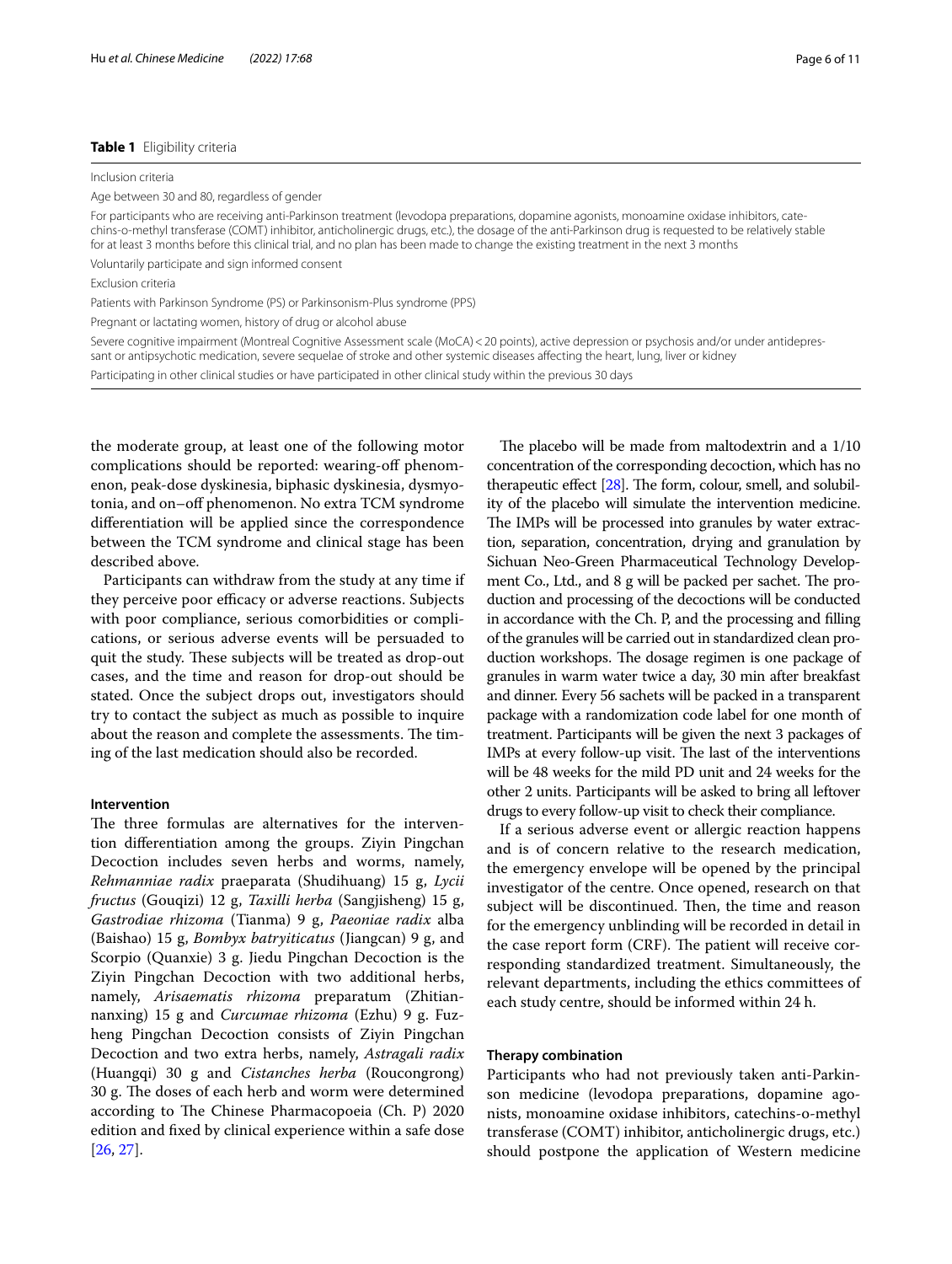and take IMPs. Patients who have already received anti-Parkinson treatment should continue to take them on the basis of the original dosage. TCM and proprietary Chinese medicine, except for the prescribed IMPs, are prohibited during the observation period. Reduction of the dosage of anti-Parkinson medication is allowed due to the variations of the disease condition. However, if the symptoms do not improve signifcantly and they afect the participant's daily life and the Unifed Parkinson's Disease Rating Scale (UPDRS) total score is 3 points higher than at baseline, the only anti-Parkinson medication that can be added is levodopa and benserazide hydrochloride tablets (Madopar, 0.25 g\*40 s, Shanghai Roche Pharmaceutical Co., Ltd.); other drugs are prohibited, and the time of adjustment and the current dose should be recorded in detail in the CRF.

Necessary medications for comorbidities must be recorded in the CRF, including the generic name, dosage, and regimen of the drug. Participants will be required to bring all medications they are taking to every follow-up visit to check their concomitant medication.

#### **Outcomes**

Our objectives alternate according to the diferent stages of PD, so we set diferent outcomes for each unit for the data analyses. A detailed schedule and list of parameters are shown in Table [2.](#page-7-0)

#### *Mild PD*

We will use the time of the frst addition of levodopa as the primary outcome for the mild PD unit to reveal the progression of the disease. When participants have a 3-point-higher UPDRS III score and have more serious symptoms, their physicians could give them levodopa or increase the dose of levodopa they were taking. The timing will be recorded at every follow-up visit or reported by the participants at any time.

Secondary outcomes will be UPDRS I–IV and total score for disease evaluation, Parkinson's disease Sleep Scale-2 (PDSS-2), the Epworth Sleeping Scale (ESS), REM sleep behaviour disorder questionnaire (RBDSQ), Hamilton Depression Scale (HAMD), Hamilton Anxiety Scale (HAMA), scales for Outcomes in Parkinson's disease— Autonomic (SCOPA-AUT), nonmotor symptom scale (NMSS) for assessing NMSs, Parkinson's Disease Questionnaire (PDQ-39) for evaluating QoL, and elderly quiver of TCM syndrome classifcation dysfunction score for TCM syndrome evaluation, uric acid (UA) and homocysteine (Hcy) for disease prognosis.

#### *Moderate PD*

For the moderate PD unit, the primary outcome is the duration of the "OFF" period. The curative effect will be defined as "remission" by a  $>75\%$  reduction rate, "response" for between 50 and 75%, "partial response" for between 30 and 50%, and "invalid" for below 30%.

Secondary outcomes will be Hoehn Yahr stage, Webster Clinical Symptom Scale (WCSS), UPDRSI-II for disease evaluation, Freezing of Gait Questionnaire (FOGQ) and abnormal involuntary movement scale (AIMS) to estimate MS; Wearing-of-9 Questionnaire (WOQ-9), Unifed Dyskinesia Rating Scale (UDysRS), and Parkinson disease dyskinesia scale (PDYS-26) to estimate motor complications; PDSS-2, ESS, RBDSQ, NMSS, HAMD, HAMA, and SCOPA-AUT for assessing NMSs; the PDQ-39 for evaluating QoL; and the elderly quiver of TCM syndrome classifcation dysfunction score for TCM syndrome evaluation. UA and Hcy for disease prognosis, levodopa equivalent dose (LED), and the percentage of patients who increased their levodopa dosage will be considered in the overall response.

#### **Advanced PD**

We used the PDQ-39 as the primary outcome of advanced PD units to evaluate the QoL of advanced PD patients. The curative effect will be defined as "remission" by a  $\geq$  75% reduction rate, "response" for between 50 and 75%, "partial response" for between 30 and 50%, and "invalid" for below 30%. Secondary outcomes are Caregivers Burden Inventory (CBI), bed rest, infection, hospitalization, and survival to evaluate QoL obliquely; Hoehn Yahr stage and UPDRS for disease evaluation; NMSS, mini-mental state examination (MMSE), and MoCA for assessing cognitive function; elderly quiver of TCM syndrome classifcation dysfunction score for TCM syndrome classifcation; and UA and Hcy for disease prognosis.

#### **Safety outcomes**

Safety outcomes will be assessed at baseline and at the last visit, including red blood cell count (RBC), white blood cell count (WBC), platelet count (PLT), glutamic oxaloacetic transaminase (GOT), glutamic pyruvic transaminase (GPT), serum creatinine (Scr) and electrocardiogram (EKG). Laboratory results will be judged as abnormal if 20% out of the normal range or with supportive signs or symptoms. The WBC and EKG results should be judged based on the patient's specifc situation.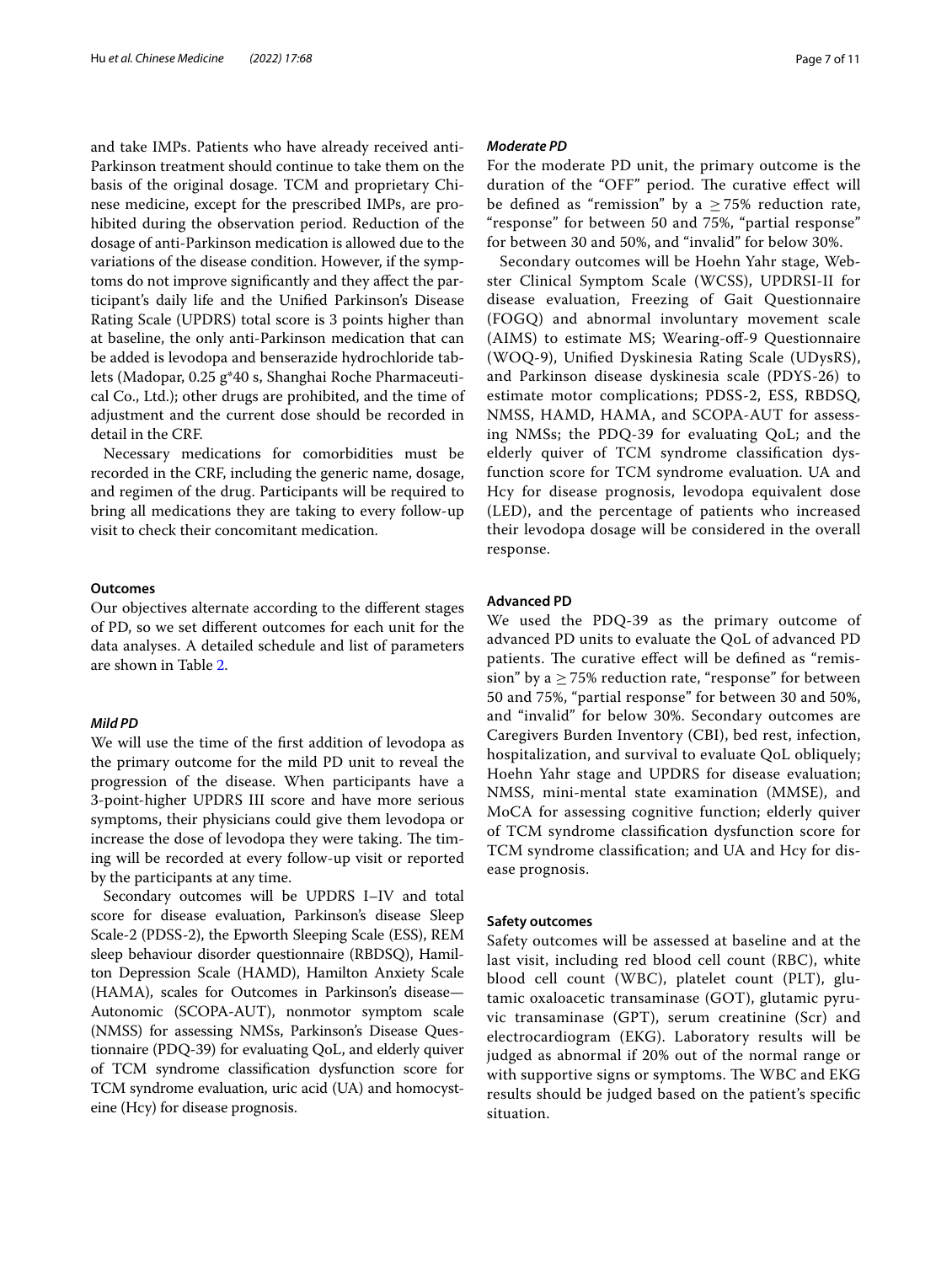## <span id="page-7-0"></span>**Table 2** Schedule of assessments

| Assessments                                                        | Group    |          |          | <b>Study period</b>       |                                     |              |                |          |           |                | $\mathsf{o}$    |
|--------------------------------------------------------------------|----------|----------|----------|---------------------------|-------------------------------------|--------------|----------------|----------|-----------|----------------|-----------------|
| <b>Timepoint</b>                                                   |          |          |          | <b>Enrolment</b><br>$-T1$ | <b>Allocation</b><br>T <sub>0</sub> | Intervention |                |          |           | Follow-up      |                 |
|                                                                    | Mi       | Mo       | Α        |                           |                                     | T1           | T <sub>2</sub> | T3       | <b>T4</b> | T <sub>5</sub> |                 |
| Enrolment                                                          |          |          |          | $\times$                  |                                     |              |                |          |           |                |                 |
| Eligibility screen                                                 | $\times$ | $\times$ | $\times$ | $\times$                  |                                     |              |                |          |           |                |                 |
| Informed consent                                                   | $\times$ | $\times$ | $\times$ | $\times$                  |                                     |              |                |          |           |                |                 |
| Allocation                                                         | $\times$ | $\times$ | $\times$ |                           | $\times$                            |              |                |          |           |                |                 |
| Randomization                                                      | $\times$ | $\times$ | $\times$ |                           | $\times$                            |              |                |          |           |                |                 |
| Intervention                                                       |          |          |          |                           |                                     |              |                |          |           |                |                 |
| Ziyin Pingchan formula                                             | $\times$ |          |          |                           |                                     | $\times$     | $\times$       | $\times$ | $\times$  |                |                 |
| Jiedu Pingchan formula                                             |          | $\times$ |          |                           |                                     | $\times$     | $\times$       |          |           |                |                 |
| Fuzheng Pingchan formula                                           |          |          | $\times$ |                           |                                     | $\times$     | $\times$       |          |           |                |                 |
| Time of first addition of levodopa                                 | $\times$ |          |          | $\times$                  |                                     | $\times$     | $\times$       | $\times$ | $\times$  | $\times$       | $P^{\text{Mi}}$ |
| <b>UPDRS</b>                                                       | $\times$ | $\times$ | $\times$ | $\times$                  |                                     | $\times$     | $\times$       | $\times$ | $\times$  | $\times$       |                 |
| PDSS-2                                                             | $\times$ | $\times$ |          | $\times$                  |                                     | $\times$     | $\times$       | Mi       | Mi        | $\times$       |                 |
| ESS                                                                | $\times$ | $\times$ |          | $\times$                  |                                     | $\times$     | $\times$       | Mi       | Mi        | $\times$       |                 |
| <b>RBDSQ</b>                                                       | $\times$ | $\times$ |          | $\times$                  |                                     | $\times$     | $\times$       | Mi       | Mi        | $\times$       |                 |
| <b>HAMD</b>                                                        | $\times$ | $\times$ |          | $\times$                  |                                     | $\times$     | $\times$       | Mi       | Mi        | $\times$       |                 |
| <b>HAMA</b>                                                        | $\times$ | $\times$ |          | $\times$                  |                                     | $\times$     | $\times$       | Mi       | Mi        | $\times$       |                 |
| SCOPA-AUT                                                          | $\times$ | $\times$ |          | $\times$                  |                                     | $\times$     | $\times$       | Mi       | Mi        | $\times$       |                 |
| <b>NMSS</b>                                                        | $\times$ | $\times$ | $\times$ | $\times$                  |                                     | $\times$     | $\times$       | Mi       | Mi        | $\times$       |                 |
| PDQ-39                                                             | $\times$ | $\times$ | $\times$ | $\times$                  |                                     | $\times$     | $\times$       | Mi       | Mi        | $\times$       | pA              |
| Elderly quiver of TCM syndrome<br>classification dysfunction score | $\times$ | $\times$ | $\times$ | $\times$                  |                                     | $\times$     | $\times$       | Mi       | Mi        | $\times$       |                 |
| Duration of "OFF" period                                           |          | $\times$ |          | $\times$                  |                                     | $\times$     | $\times$       |          |           | $\times$       | $P^{Mo}$        |
| Hoehn-Yahr stage                                                   |          | $\times$ |          | $\times$                  |                                     | $\times$     | $\times$       |          |           | $\times$       |                 |
| <b>WCSS</b>                                                        |          | $\times$ |          | $\times$                  |                                     | $\times$     | $\times$       |          |           | $\times$       |                 |
| WOQ-9                                                              |          | $\times$ |          | $\times$                  |                                     | $\times$     | $\times$       |          |           | $\times$       |                 |
| UDysRS                                                             |          | $\times$ |          | $\times$                  |                                     | $\times$     | $\times$       |          |           | $\times$       |                 |
| AIMS                                                               |          | $\times$ |          | $\times$                  |                                     | $\times$     | $\times$       |          |           | $\times$       |                 |
| PDYS-26                                                            |          | $\times$ |          | $\times$                  |                                     | $\times$     | $\times$       |          |           | $\times$       |                 |
| <b>FOGQ</b>                                                        |          | $\times$ |          | $\times$                  |                                     | $\times$     | $\times$       |          |           | $\times$       |                 |
| CBI                                                                |          |          | $\times$ | ×                         |                                     | $\times$     | $\times$       |          |           | $\times$       |                 |
| <b>MMSE</b>                                                        |          |          | $\times$ | $\times$                  |                                     | $\times$     | $\times$       |          |           | $\times$       |                 |
| MoCA                                                               |          |          | $\times$ | ×                         |                                     | X            | $\times$       |          |           | $\times$       |                 |
| LED                                                                |          | $\times$ |          | $\times$                  |                                     | $\times$     | $\times$       |          |           | $\times$       |                 |
| Infection                                                          |          |          | $\times$ | $\times$                  |                                     | $\times$     | $\times$       |          |           | $\times$       |                 |
| Hospitalization                                                    |          |          | $\times$ | $\times$                  |                                     | $\times$     | $\times$       |          |           | $\times$       |                 |
| Survival                                                           |          |          | $\times$ | $\times$                  |                                     | $\times$     | $\times$       |          |           | $\times$       |                 |
| UA                                                                 | $\times$ | $\times$ |          | $\times$                  |                                     | $\times$     | $\times$       | Mi       | Mi        | $\times$       |                 |
| Hcy                                                                | $\times$ | $\times$ |          | $\times$                  |                                     | $\times$     | $\times$       | Mi       | Mi        | $\times$       |                 |

*Mi* mild, *Mo* moderate, *A* advanced, *T0* baseline, *T1* week 12, *T2* week 24, *T3* week 36, *T4* week 48, *T* week60, *O* outcome

#### *Sociodemographic factors*

## **Biological specimen collections**

Sociodemographic and clinical data, including sex, age, occupation, marital status, educational background, disease duration, and onset age, will be collected by baseline assessment.

Blood samples will be collected and measured using standard laboratory procedures; all samples will be destroyed after the data are reported.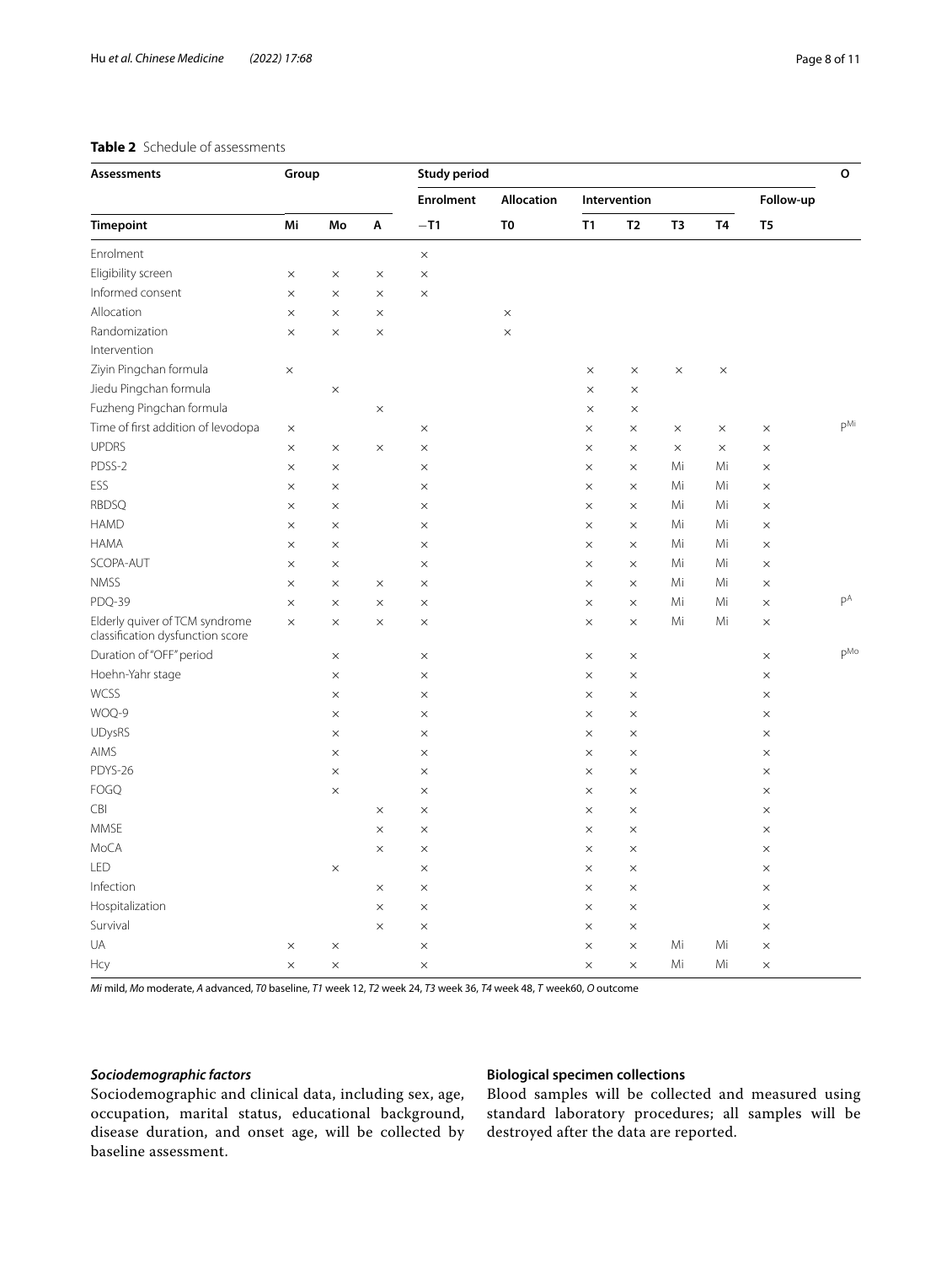#### **Sample size**

The minimum necessary sample size by normal approximation was determined by the following formula [\[29\]](#page-10-10):

$$
n_1 = n_2 = 2 \times \left[ \frac{(u_\alpha + u_\beta)\sigma}{\delta} \right]^2 + \frac{1}{4}u_\alpha^2
$$

On the basis of our previous study, the estimated difference in the time of frst addition of levodopa between the two groups among mild PD patients was 3.6 months, standard deviation (S.D.) 6.6. The estimated difference in the duration of the "OFF" period between the two groups among moderate PD patients was 4.6 min, S.D. 8.3. The estimated diference in the PDQ-39 score between the two groups among advanced PD patients was 7.3 points, S.D. 8.5. Considering a 5% signifcance level and a determined 0.10 β value,  $U\alpha/2$  = 1.96,  $U\beta$  = 1.28, we calculated 72 cases are required in each group in the mild PD unit, 84 in the moderate PD unit, and 36 in the advanced PD unit. Considering a 20% drop-out rate, a sample of 172 subjects in the mild PD unit, 168 in the moderate PD unit, and 72 in the advanced PD unit is required, with a total of 412 participants enrolled in the study.

#### **Statistical methods**

Statistical analysis will be performed using SPSS 25.0 software. Measurement data will be presented as the mean $\pm$ S.D. Comparisons between two groups will be conducted using Student's t-test or the Mann–Whitney U test. Quantitative data will be reported as percentages and proportions, and comparisons between two groups will be performed by  $x^2$  or Fisher's exact tests. The Mann–Whitney U test will be used to compare the ordinal data. Multivariate analysis will be performed using analysis of variance (ANOVA) or generalized estimation equations (GEE). All analyses will use two-tailed tests with a P value of 0.05 as the threshold for signifcance.

#### **Data management**

Research methods, including CRF, ICF, and reports, will be collected from all collaborating centres after the trial, all documents will be kept in locked safes, and electronic data will have a password to ensure confdentiality. Data monitoring will be the responsibility of the Stas Central of Shanghai University of Traditional Chinese Medicine, the Research Ethics Committee of Longhua Hospital Afliated with the Shanghai University of Traditional Chinese Medicine. The cooperating centres will be responsible for steering this trial, and endpoint

adjudication will be conducted by the Science and Technology Commission of Shanghai Municipality.

#### **Termination criteria**

The trial will be terminated if any of the following happens: (1) the IMP has serious safety problems; (2) It shows that the efficacy of the drug has poor efficiency; (3) important deviations in design or implementation of study protocol makes it difficult to evaluate therapeutic efects; (4) premature termination due to reasons of the sponsor; and (5) the trial is asked to stop by the administration.

## **Discussion**

PD is a neurodegenerative disease with complex motor and nonmotor symptoms. It has diferent features at different stages. The mild stage results in circumscribed MS and NMS. In the moderate stage, motor complications and side efects of complicated anti-Parkinson medications occur. In the advanced stage, dyskinesia together with cognitive impairment restricts the patients' activity and aggravates their burden on caregivers. Hence, the emphasis of treatment should be diferentiated by stages.

Current guidelines recommend disease modifcation therapy for mild PD but lack a phased treatment program for moderate and advanced PD. Simultaneously, combination drug therapy generates drug resistance and side efects, which are exciting to moderate and advanced PD patients. Although synergy between TCM and WM treatments has been proven by previous studies, a standardized therapeutic scheme by stage is lacking. In this study, we proposed a new concept of treating Parkinson's disease by stage using combined TCM and WM methods. Then, we designed a multicentre, randomized, double-blind clinical trial using a modifed Pingchan formulaformula. The Pingchan formula is a confrmed TCM formula created based on TCM theories and clinical experience. Our team has conducted a battery of trials on the therapeutic efect of Pingchan formula on mild to moderate PD and has confrmed its efect in protecting neurons and reducing the side efects of levodopa. On the basis of past TCM syndrome diferentiation studies, we modifed the Pingchan formula into the Ziyin Pingchan formula, Jiedu Pingchan formula, and Fuzheng Pingchan formula to treat mild, moderate, and advanced PD patients. To evaluate the therapeutic efect of each formula, we used pertinent scales to verify the specific objectives of the corresponding stage. This therapy combines TCM syndrome diferentiation with WM stages, thus establishing a new integrated, long-term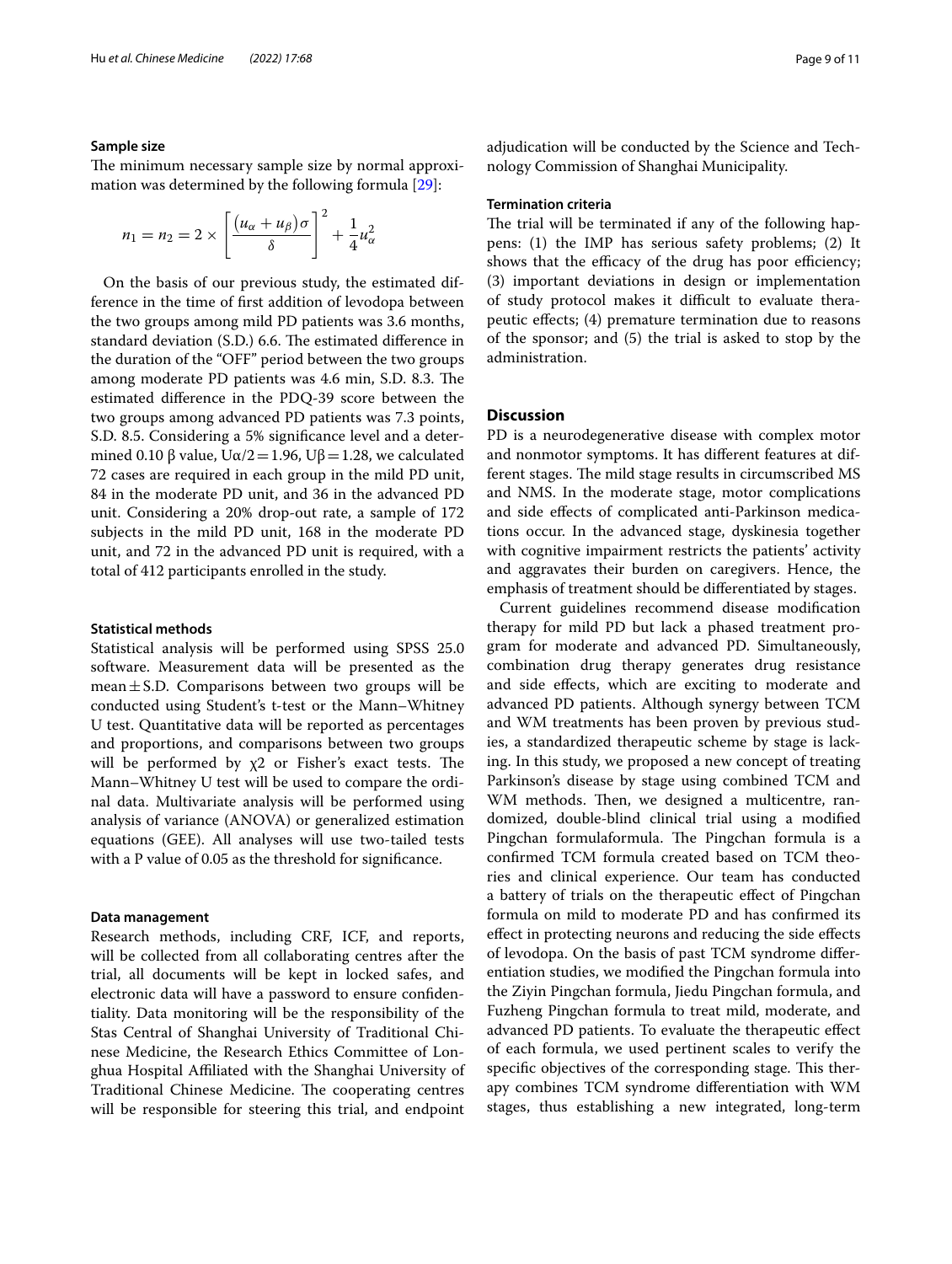management treatment model to delay the progression of the disease in the mild stage and to improve the symptoms, increase the curative efect and reduce the side efects of anti-Parkinson medicine in the moderate and advanced stages.

## **Conclusion**

This protocol describes the details of a randomized, double-blind, placebo-controlled clinical trial of PD based on TCM syndrome differentiation theories. The results of this study will provide further clinical evidence for the treatment of PD with integrated traditional Chinese and Western medicine and will be used to formulate reliable and manageable individualized treatment for PD patients.

#### **Abbreviations**

PD: Parkinson's disease; TCM: Traditional Chinese medicine; MS: Motor symptoms; NMS: Nonmotor symptoms; QoL: Quality of life; MOA-BI: Monoamine oxidase-B inhibitors; DA: Dopamine agonist; YDLK: Yin defciency of liver and kidney; DOQB: Defciency of Qi and blood; PHWS: Phlegm heat and wind stirring; BSWS: Blood stasis and wind stirring; DOYY: Defciency of Yin and Yang; MPTP: 1-Methyl-4-phenyl-1,2,3,6-tetrahydropyridine; JNK: Jun N-terminal protein kinase; SPIRIT-TCM Extension 2018: Standard protocol items for clinical trials with traditional Chinese medicine 2018; CONSORT: Consolidated standards of reporting trials; IMP: Investigational medicinal product; CRF: Case report form; ICF: Inform consent form; MDS: Movement disorder society; COMT: Catechins-O-Methyl Transferase; PS: Parkinson syndrome; PPS: Parkinsonismplus syndrome; MoCA: Montreal cognitive assessment scale; Ch. P: The chinese pharmacopoeia; UPDRS: Unifed Parkinson's disease rating scale; PDSS-2: Parkinson's disease sleep scale-2; ESS: The epworth sleeping scale; RBDSQ: REM sleep behaviour disorder questionnaire; HAMD: Hamilton depression scale; HAMA: Hamilton anxiety scale; SCOPA-AUT: Scales for outcomes in Parkinson's disease—autonomic; NMSS: Nonmotor symptom scale; PDQ-39: The Parkinson's disease questionnaire; UA: Uric acid; Hcy: Homocysteine; WCSS: Webster clinical symptom scale; WOQ-9: Wearing-off-9 questionnaire; UDysRS: Unified dyskinesia rating scale; AIMS: Abnormal involuntary movement scale; PDYS-26: Parkinson disease dyskinesia scale; FOGQ: Freezing of gait questionnaire; CBI: Caregivers burden inventory; LED: Levodopa equivalent dose; MMSE: Mini-mental state examination; RBC: Red blood cell count; WBC: White blood cell count; PLT: Platelet count; GOT: Glutamic oxaloacetic transaminase; GPT: Glutamic pyruvic transaminase; Scr: Serum creatinine; EKG: Electrocardiogram; S.D.: Standard deviation; ANOVA: Analysis of variance; GEE: Generalized estimation equation.

#### **Acknowledgements**

We appreciate the researchers and institutions who will collaborate in this study and all participants who will cooperate with our research. We also acknowledge Professor Hu Jianhua for laying a solid foundation for TCM treatment of Parkinson's disease.

#### **Author contributions**

YQ designed the trial. YCX is responsible for investigation of the trial, LH participated in the design of the trial, YXL is responsible for the application of ethical clearance and management of the process, HYQ wrote the manuscript of the protocol and managed clinical trial registration, GSC revised the manuscript and participated in the design of the trial, so HYQ contributed equally and are co-frst authors. All authors read and approved the fnal manuscript.

#### **Funding**

This study is supported by Shanghai 2021 "Scientifc and Innovation Action Plan", Scientifc and Innovative Action Plan of Shanghai, 21Y31920300. The funding source is not involved in the study's design, execution, data collection or processing.

#### **Availability of data and materials**

Not applicable.

#### **Declarations**

#### **Ethics approval and consent to participate**

This protocol was approved by the Research Ethics Committee of Longhua Hospital Affiliated with the Shanghai University of Traditional Chinese Medicine (2022LCSY002). The study is also registered at the Chinese Clinical Trial Registry (ChiCTR2200056373). All study centres will receive ethical clearances from their ethics committees. Prior to fnal enrolment, participants will be given a clear explanation of the study details and asked to sign the Informed Consent Form.

#### **Consent for publication**

Not applicable.

#### **Competing interests**

The authors declare that they have no competing interests to disclose.

Received: 12 March 2022 Accepted: 28 May 2022 Published online: 13 June 2022

#### **References**

- <span id="page-9-0"></span>1. de Lau LML, Breteler MMB. Epidemiology of Parkinson's disease. Lancet Neurol. 2006;5(6):525–35.
- <span id="page-9-1"></span>2. Tysnes OB, Storstein A. Epidemiology of Parkinson's disease. J Neural Transm. 2017;124(8):901–5.
- <span id="page-9-2"></span>3. Dorsey ER, Sherer T, Okun MS, Bloem BR. The emerging evidence of the Parkinson pandemic. J Parkinsons Dis. 2018;8(s1):S3–8.
- <span id="page-9-3"></span>4. Wanneveich M, Moisan F, Jacqmin-Gadda H, Elbaz A, Joly P. Projections of prevalence, lifetime risk, and life expectancy of Parkinson's disease (2010–2030) in France. Mov Disord. 2018;33(9):1449–55.
- <span id="page-9-4"></span>5. Hoehn MM, Yahr MD. Parkinsonism: onset, progression and mortality. Neurology. 1967;17(5):427–42.
- <span id="page-9-5"></span>6. Skorvanek M, Martinez-Martin P, Kovacs N, Rodriguez-Violante M, Corvol J-C, Taba P, et al. Diferences in MDS-UPDRS scores based on Hoehn and Yahr stage and disease duration. Mov Disord Clin Pract. 2017;4(4):536–44.
- <span id="page-9-6"></span>7. Goetz CG, Poewe W, Rascol O, Sampaio C, Stebbins GT, Counsell C, et al. Movement disorder society task force report on the Hoehn and Yahr staging scale: status and recommendations. Mov Disord. 2004;19(9):1020–8.
- <span id="page-9-7"></span>8. Yuan J, Amin P, Ofengeim D. Necroptosis and RIPK1-mediated neuroinfammation in CNS diseases. Nat Rev Neurosci. 2019;20(1):19–33.
- <span id="page-9-8"></span>9. Braak H, Del Tredici K, Rüb U, de Vos RAI, Jansen Steur ENH, Braak E. Staging of brain pathology related to sporadic Parkinson's disease. Neurobiol Aging. 2003;24(2):197–211.
- <span id="page-9-9"></span>10. Armstrong MJ, Okun MS. Diagnosis and treatment of Parkinson disease: a review. JAMA. 2020;323(6):548–60.
- <span id="page-9-10"></span>11. Dezsi L, Vecsei L. Monoamine oxidase B inhibitors in Parkinson's disease. CNS Neurol Disord Drug Targets. 2017;16(4):425–39.
- <span id="page-9-11"></span>12. Cotzias GC, Van Woert MH, Schifer LM. Aromatic amino acids and modifcation of parkinsonism. N Engl J Med. 1967;276(7):374–9.
- <span id="page-9-12"></span>13. Scott NW, Macleod AD, Counsell CE. Motor complications in an incident Parkinson's disease cohort. Eur J Neurol. 2016;23(2):304–12.
- <span id="page-9-13"></span>14. Espay AJ, Morgante F, Merola A, Fasano A, Marsili L, Fox SH, et al. Levodopa-induced dyskinesia in Parkinson disease: current and evolving concepts. Ann Neurol. 2018;84(6):797–811.
- <span id="page-9-14"></span>15. Ruan X, Lin F, Wu D, Chen L, Weng H, Yu J, et al. Comparative efficacy and safety of dopamine agonists in advanced Parkinson's disease with motor fuctuations: a systematic review and network meta-analysis of doubleblind randomized controlled trials. Front Neurosci. 2021;15:728083.
- <span id="page-9-15"></span>16. Larson D, Simuni T. New dopaminergic therapies for PD motor complications. Neuropharmacology. 2022;204:108869.
- <span id="page-9-16"></span>17. Nijhuis FAP, Esselink R, de Bie RMA, Groenewoud H, Bloem BR, Post B, et al. Translating evidence to advanced Parkinson's disease patients: a systematic review and meta-analysis. Mov Disord. 2021;36(6):1293–307.
- <span id="page-9-17"></span>18. Zeng B-Y. Efect and mechanism of Chinese herbal medicine on Parkinson's disease. Int Rev Neurobiol. 2017;135:57–76.